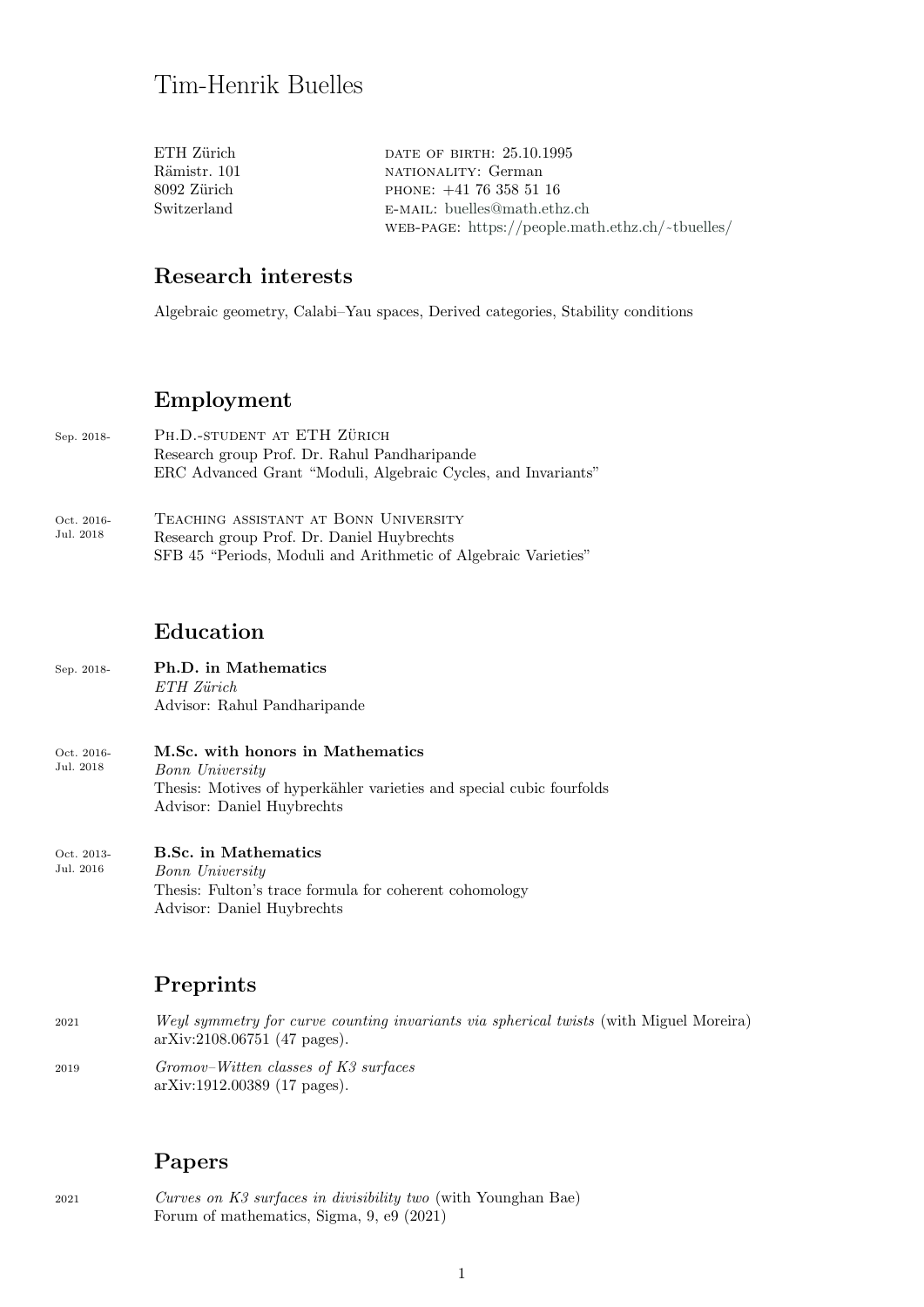2020 Motives of moduli spaces on K3 surfaces and of special cubic fourfolds manuscripta math, 161, 109–124 (2020)

# Teaching

| Fall 2021   | 401-3140-71L Complex Algebraic Surfaces<br>Instructor, ETH Zürich                                |
|-------------|--------------------------------------------------------------------------------------------------|
| Spring 2021 | 401-3140-21L Monstrous Moonshine<br>Instructor, ETH Zürich                                       |
| Spring 2020 | 401-3202-09L The Representation Theory of the Finite Symmetric Groups<br>Co-examiner, ETH Zürich |
| Spring 2020 | $401-1152-02L$ Linear Algebra II<br>Organizer, ETH Zürich                                        |
| Fall 2019   | $401-1152-02L$ Linear Algebra I<br>Organizer, ETH Zürich                                         |
| Spring 2019 | 401-2004-00L Algebra I/ II<br>Co-examiner, ETH Zürich                                            |
| Spring 2019 | $401-2004-00L$ Algebra II<br>Teaching assistant, ETH Zürich                                      |
| Spring 2018 | V3A1 Algebra I<br>Teaching assistant, Bonn University                                            |
| Fall 2017   | V2A1 Galois theory<br>Teaching assistant, Bonn University                                        |
| Spring 2017 | V1G4 Linear Algebra II<br>Teaching assistant, Bonn University                                    |
| Fall 2016   | V1G3 Linear Algebra I<br>Teaching assistant, Bonn University                                     |
| Spring 2016 | BA-INF 021 Linear Algebra<br>Teaching assistant, Bonn University                                 |

# Supervising

Fall 2021 Lukas Bertsch: Master's thesis "Variation of curves on K3 surfaces", ETH Zürich

# Selected programs and talks

| Sep. 2021 | ETHZ Moduli Seminar, Zurich<br>Title: "Weyl symmetry for curve counting invariants via spherical twists"                             |
|-----------|--------------------------------------------------------------------------------------------------------------------------------------|
| Feb. 2021 | Algebraic Geometry, Physics, Gromov-Witten theory Seminar, Bonn<br>Title: "Curves on K3 surfaces - what to do with multiple covers?" |
| Jul. 2021 | <i>Enumerative Geometry, Physics, and Representation Theory</i>                                                                      |
|           | Institut des Hautes Etudes Scientifiques                                                                                             |
| Oct. 2020 | ETHZ Moduli Zoom Seminar<br>Title: "Symmetry for stable pair invariants via derived equivalences – the STU model"                    |
| Feb. 2020 | Perverse Sheaves in Enumerative Geometry<br>Hausdorff Center for Mathematics                                                         |
| Sep. 2019 | Beijing-Zurich Moduli Workshop, BICMR<br>Title: "Gromov-Witten classes of K3 surfaces"                                               |